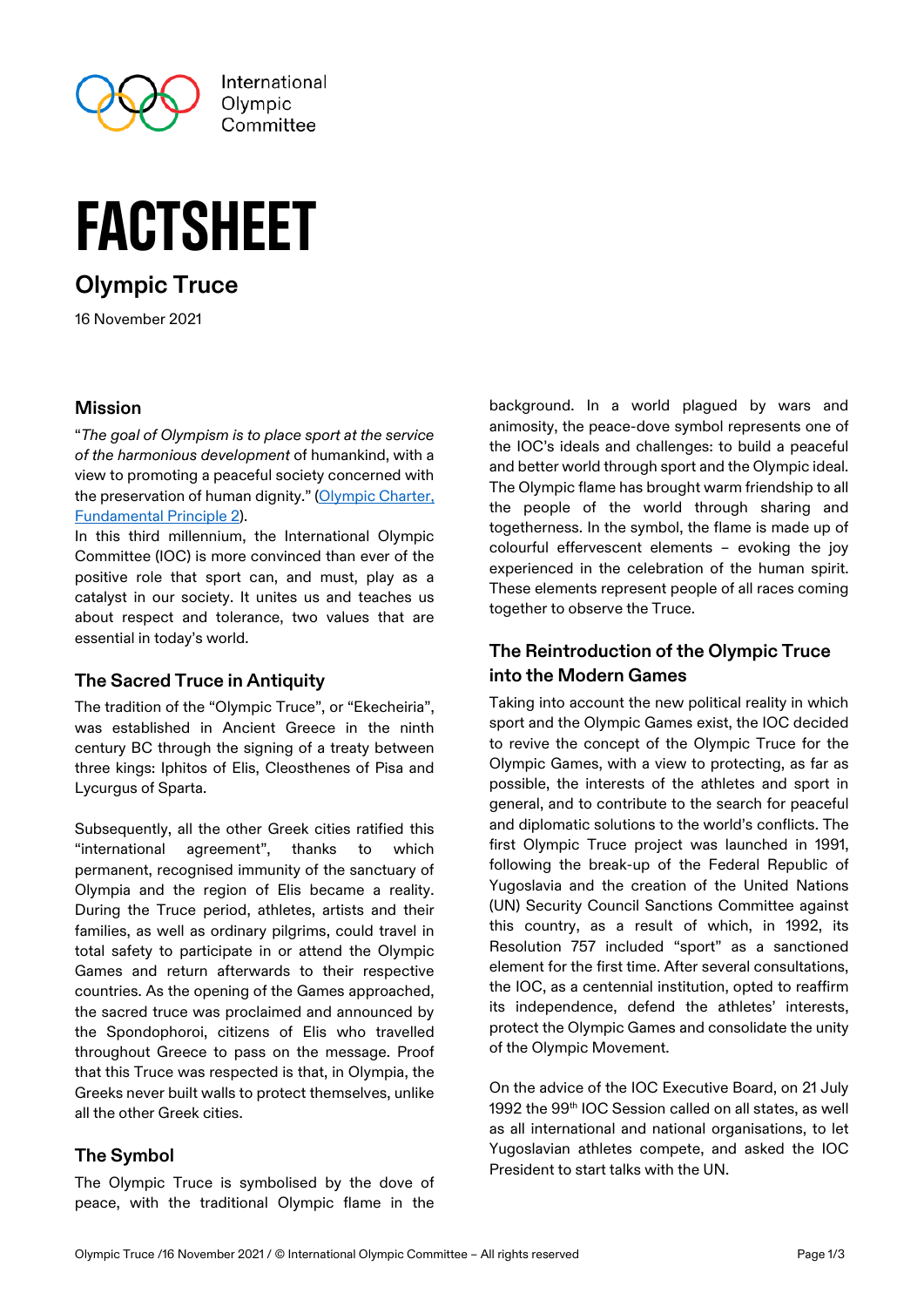

Finally, the UN Security Council Sanctions Committee and the IOC reached an agreement, enabling the Yugoslav athletes to take part as individuals in the Games of the XXV Olympiad in 1992 in Barcelona.

## **More than 25 Years of United Nations Support**

Since 1993, the UN General Assembly has repeatedly expressed its support for the IOC by adopting by consensus, every two years – a year before each edition of the Olympic Games – a resolution entitled "Building a peaceful and better world through sport and the Olympic ideal". Through this (symbolic) resolution, the UN invites its Member States to observe the Olympic Truce individually or collectively, and to seek, in conformity with the goals and principles of the United Nations Charter, the peaceful settling of all international conflicts through peaceful and diplomatic means, recognising the importance of the IOC's initiatives for human well-being and international understanding.

On 9 December 2019, the Session of the United Nations General Assembly adopted the resolution for observance of the Olympic Truce for the Games of the XXXII Olympiad in [Tokyo](https://olympics.com/ioc/tokyo-2020) in 2021 (see the [text of the](https://undocs.org/en/A/74/L.18)  [resolution\).](https://undocs.org/en/A/74/L.18)

It has also become a tradition for the UN, through its Secretary-General and the President of its General Assembly, to call upon its Member States to observe the traditional Olympic Truce during the Olympic Games.

#### **The Olympic Truce during the Olympic Games**

In line with the Fundamental Principles of the Olympic Charter, the Organising Committees for the Olympic Games are requested to carry out various activities in the period **leading up to** and **during** the Games, aiming to:

- promote peace, human understanding and community-building through sport; and
- promote the concept of the Olympic Truce.

At Sydney 2000, a soldier from the Timor-Leste peacekeeping force and a UN volunteer took part in the Olympic Torch Relay. And at the Opening Ceremony, the South and North Korean delegations paraded together under the flag of the Korean peninsula.

It has also become custom for athletes – and officials from the broader Olympic Movement – to sign an Olympic Truce Mural located in the Olympic Village to show their support for peace-building through sport.

During each Games, the Olympic Truce Mural offers a unique opportunity for athletes from around the world to show their support for the values of peace, respect, solidarity, inclusion and equality.

Organising Committees have continued to be innovative in the way they apply the Olympic Truce concept.

At Vancouver 2010, the idea of having the Head of State as Patron of the Olympic Truce at the Olympic Games gave the concept its highest profile since it was reinstated in 1992. The Governor General of Canada, Michaëlle Jean, was a perfect symbol of the Olympic Truce, as she represented the diversity and richness of Canada's culture, population and languages, and, most of all, tolerance.

At London 2012, the Organising Committee (LOCOG) raised the bar in delivering Olympic Truce activities, inviting everyone to play their part. Through its educational programme "Get set for the Olympic Truce", LOCOG was able to involve 85 per cent of schools and colleges across the country. In addition, LOCOG launched a strand of its Inspire Programme, which allowed projects using sport or culture to promote peace and conflict resolution to be linked to and recognised by the London 2012 Games.

At Sochi 2014, the Olympic Truce was an important and consistent part of the Games education and culture programme. The Russian International Olympic University (RIOU), which opened its doors to students from across the world, was a symbolic example of the Olympic Truce ideals.

At Rio 2016, a challenge was launched across schools to promote the concept of the Olympic Truce. Each student was invited to create their own peace flag, and these were then combined to create a mosaic flag displayed in the main tourist spots and Olympic venues.